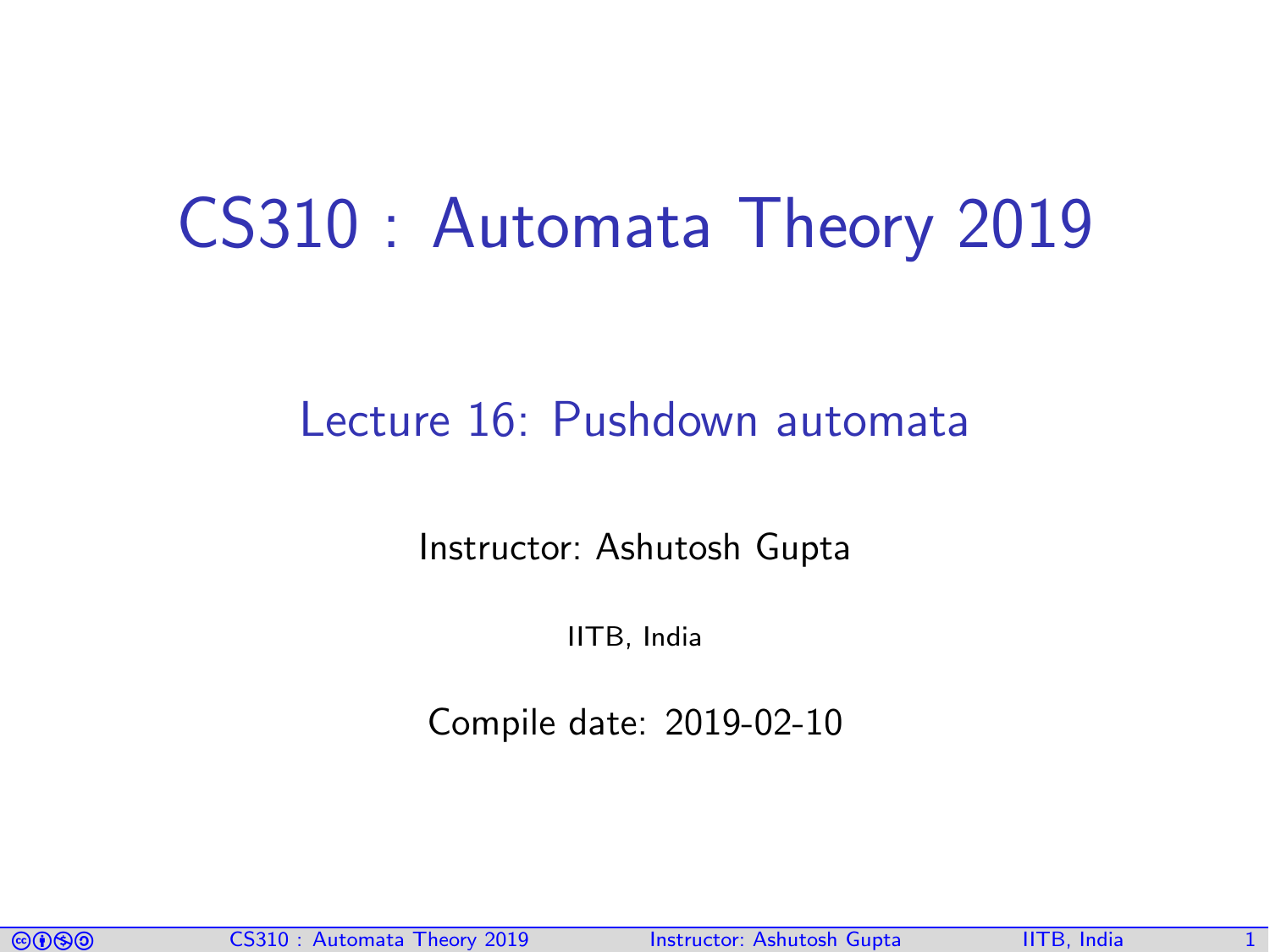- We have explored a strictly bigger<sub>(why?)</sub> class than regular languages, namely CFLs.
- Now we look at a class of automata that will recognize the languages.

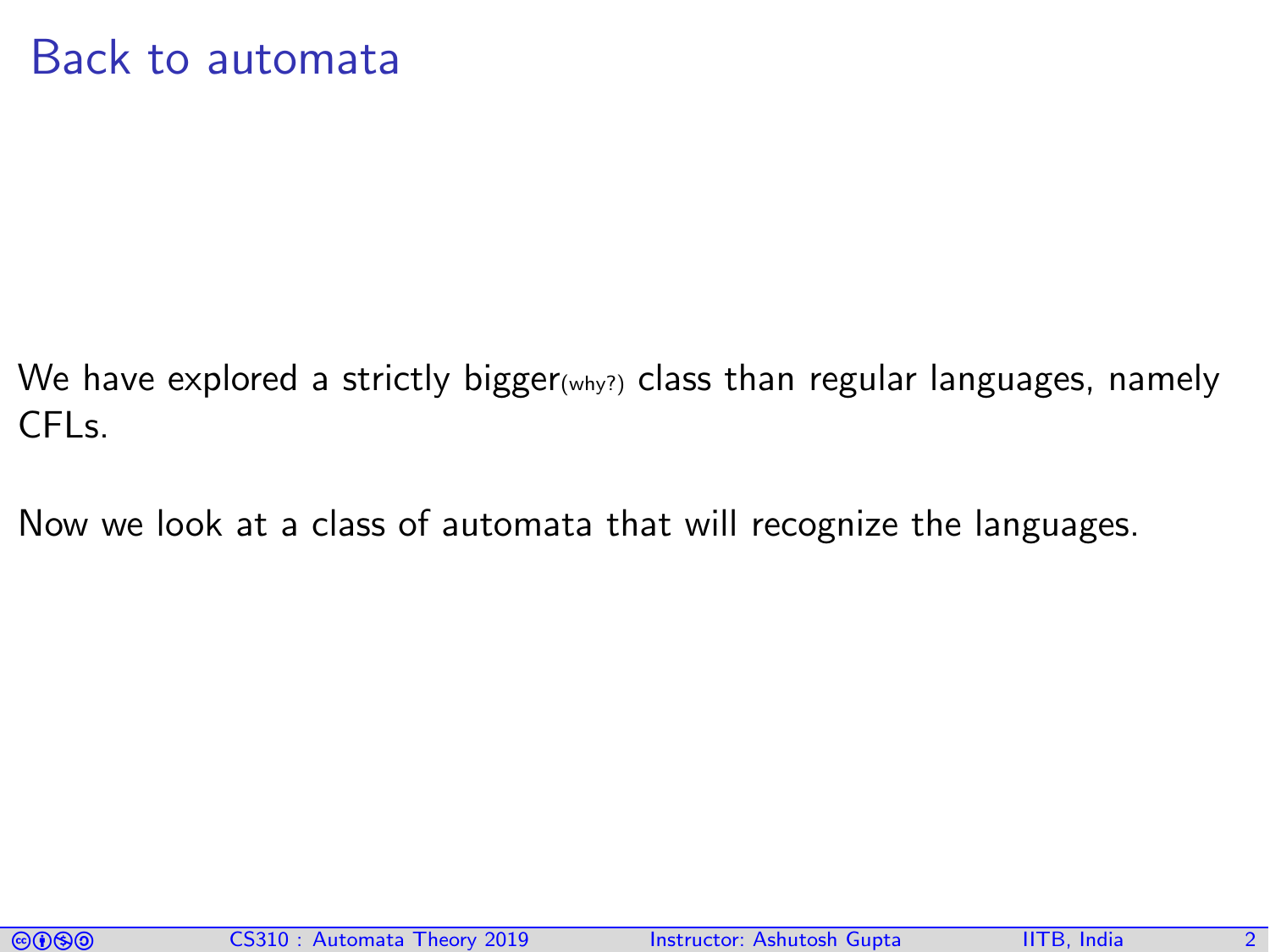## Finite to infinite memory

All the automata seen so far had finite number of states.

Now we will add infinite memory, but strict limits on access patterns.

- $\blacktriangleright$  the infinite memory is accessible like a stack
- $\triangleright$  only top element can be read
- $\blacktriangleright$  elements can be pushed or popped

The stack gives significant extra power to the automata.

#### Exercise 16.1

- a. What kinds of memories a process have in modern computers?
- b. What are their relative performances?

Commentary: It is unrealistic to expect random access to infinite memory, however the above limitation can still be further relaxed.

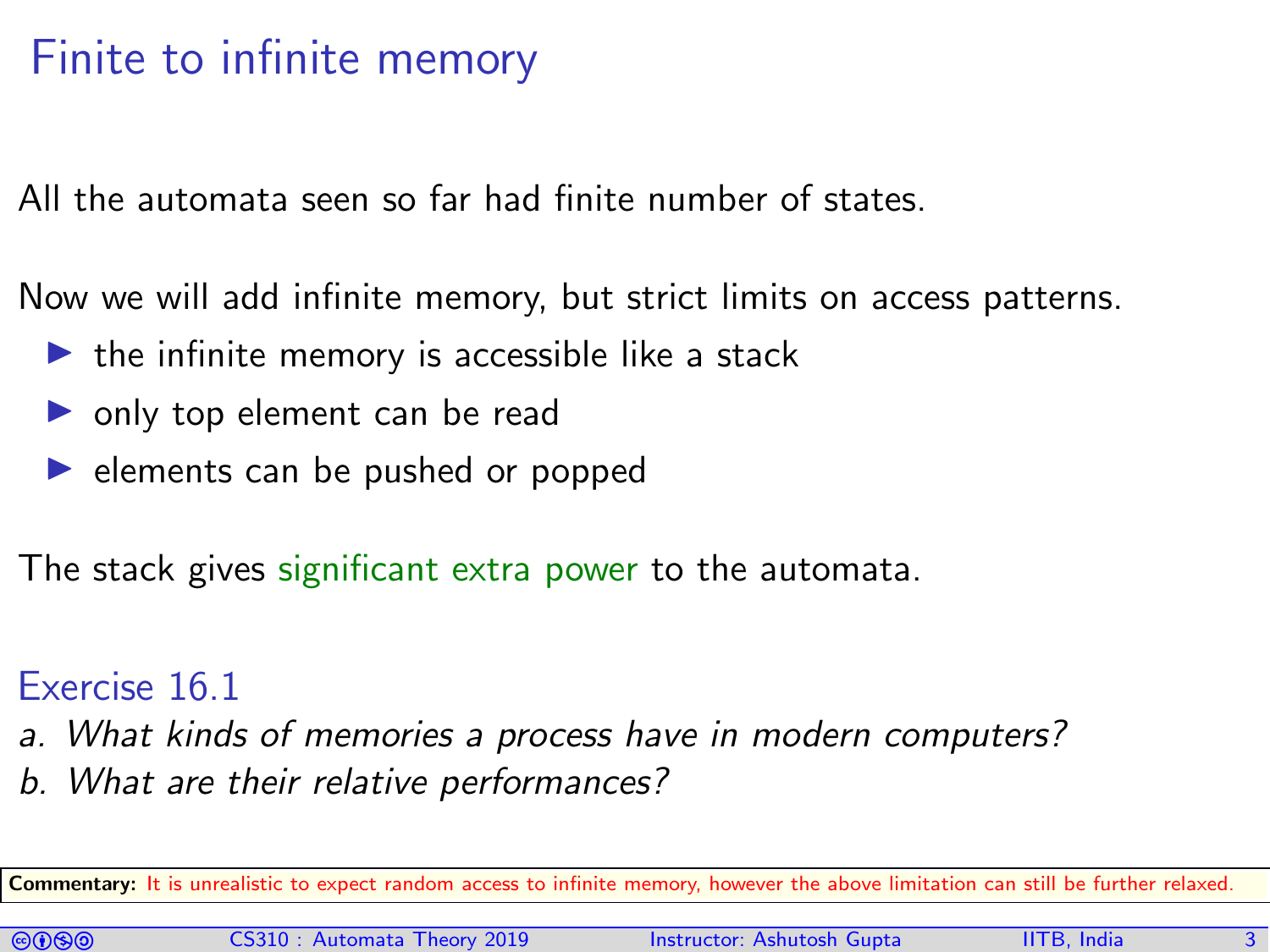## Adding stacks to the automata

- $\triangleright$  Our usual states are still there along with the new stack
- $\triangleright$  At each transition we read the top stack symbol along with the input symbol and take actions
- Along with jumping states, we can push or pop symbols on the stack



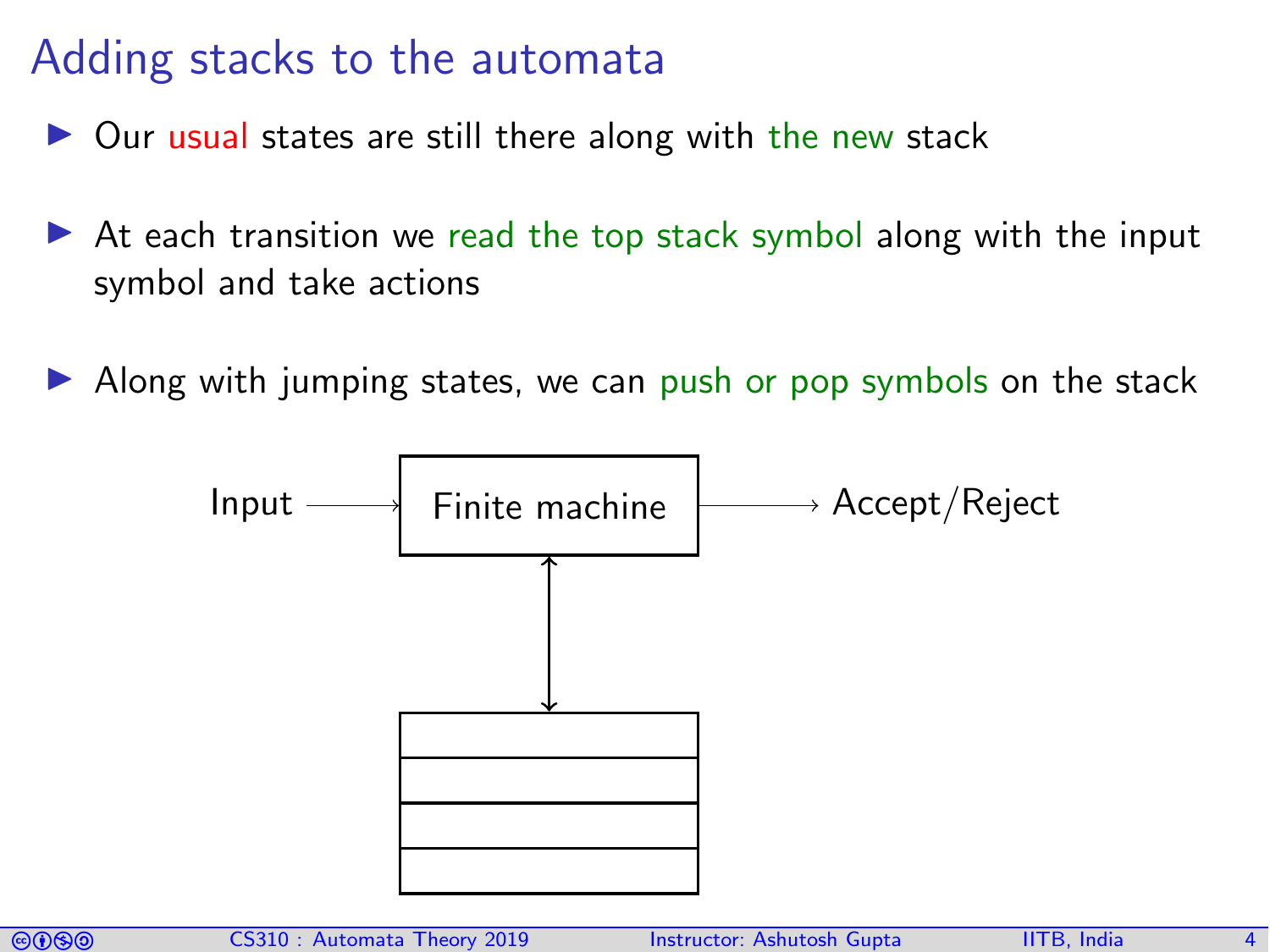## Example : an automaton with stack

#### Example 16.1

Consider language  $\{1^n0^n | n \ge 0\}$ , which was proven to be not regular.

Let us use stack to recognize the language.



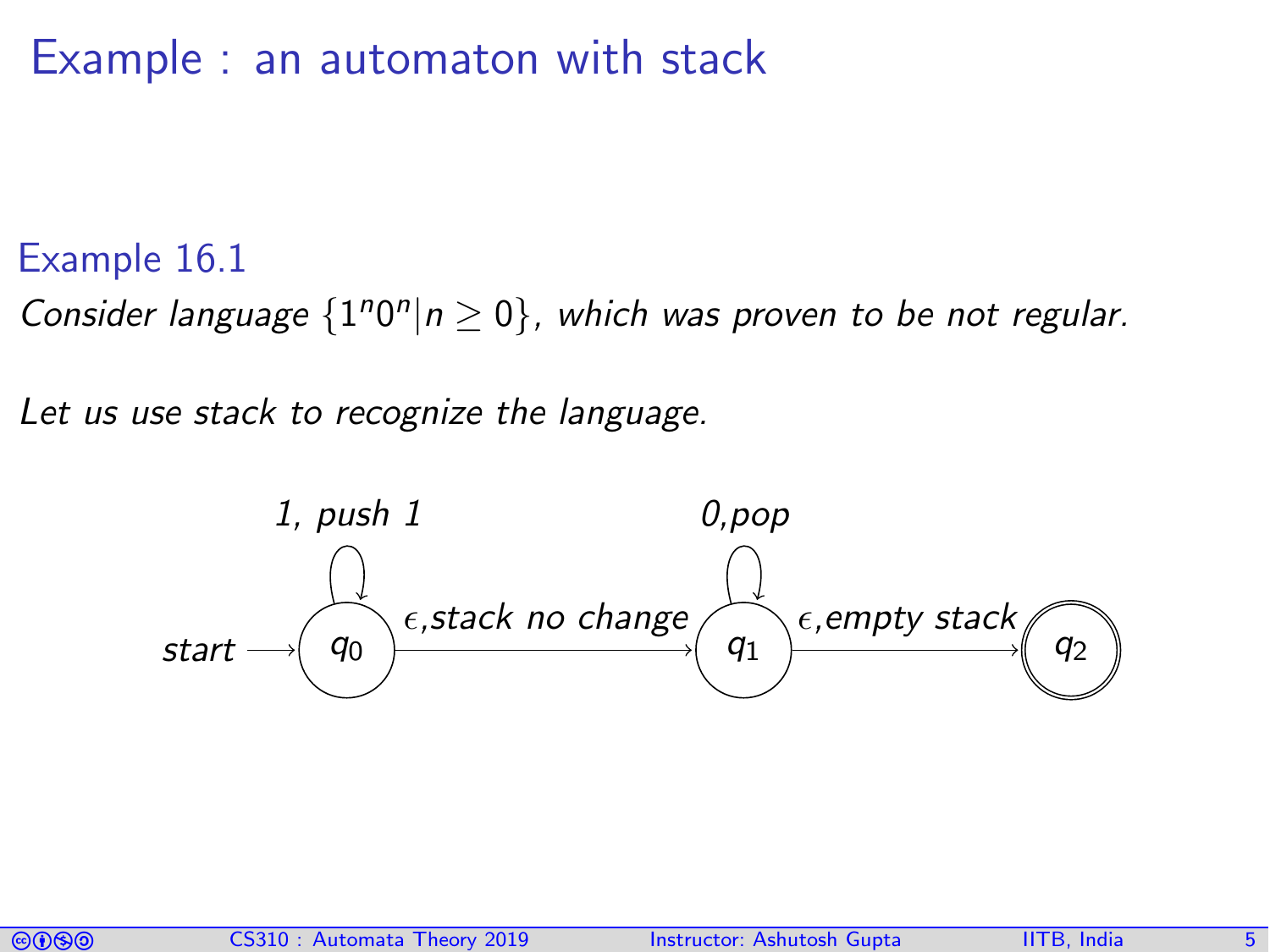We may need to push and pop symbols from the stack.

We define a new set of symbols, denoted Γ, that may be pushed in the stack.

There is a special symbol  $Z_0 \in \Gamma$  that is always present at the bottom of the stack at the start.

 $Z_0$  marks bottom of the stack.

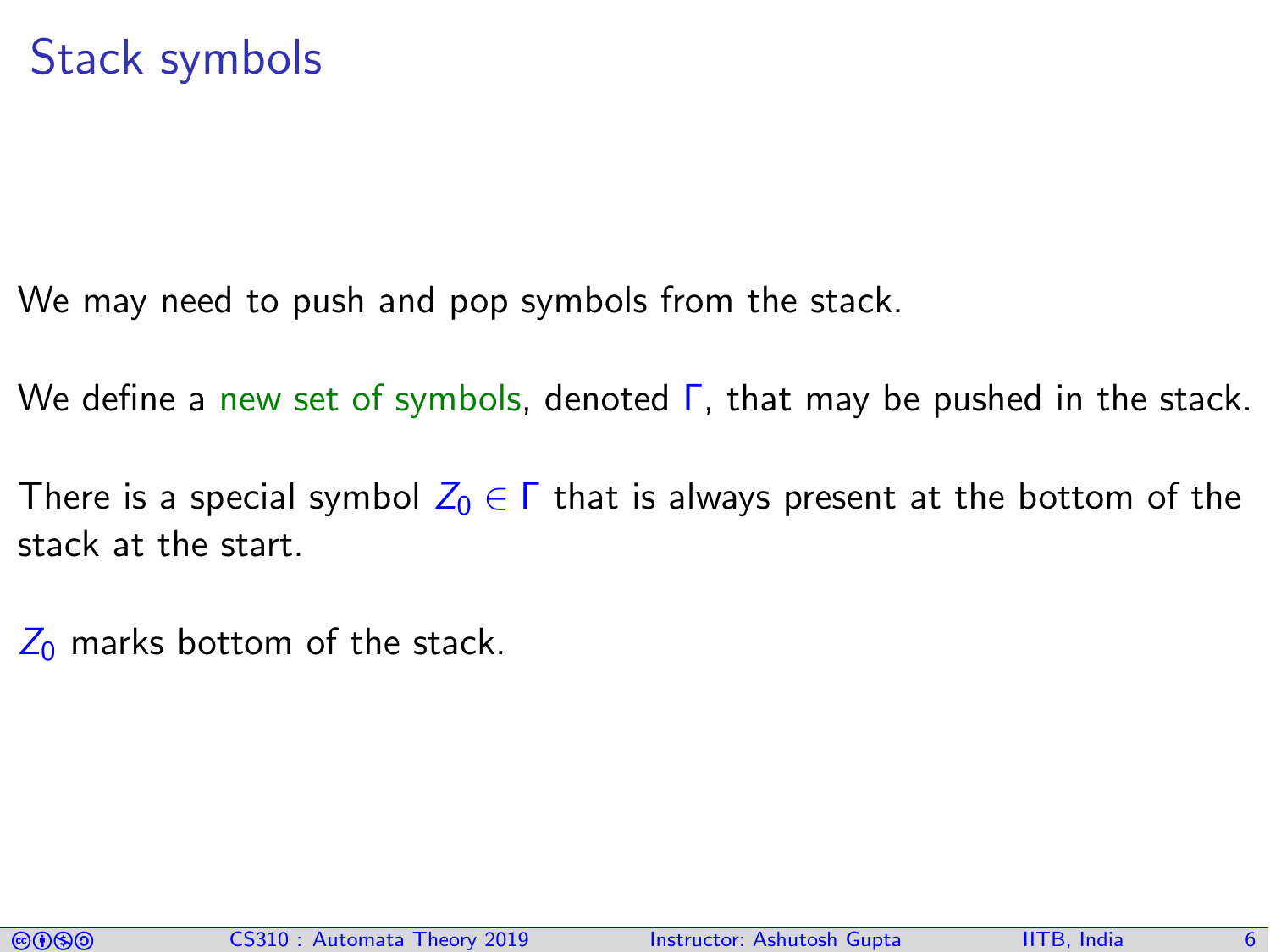Pushdown automaton (PDA)

Definition 16.1

A pushdown automaton(PDA) P is a seven-tuple

$$
\left(Q,\Sigma,\Gamma,\delta,q_0,Z_0,F\right)
$$

where

- $\triangleright$  Q is a finite set of states.
- $\blacktriangleright$   $\Sigma$  is a finite set of input symbols,
- $\blacktriangleright$   $\Gamma$  is a finite set of stack symbols,
- $\blacktriangleright$   $\delta:Q\times (\Sigma\cup\{\epsilon\})\times \Gamma\to \mathfrak{p}(Q\times \Gamma^*)$  is a transition function,
- $\blacktriangleright$   $q_0 \in Q$  is the start/initial state,
- $\blacktriangleright$   $Z_0 \in \Gamma$  is the start stack symbol, and
- $\blacktriangleright$   $\vdash$   $\vdash$   $\subset Q$  is a set of accepting states.

### Exercise 16.2

coma CS310 : Automata Theory 2019 Instructor: [Ashutosh Gupta](http://www.cse.iitb.ac.in/~akg/) IITB, India a. Can  $\Gamma$  be empty? b. How many inputs  $\delta$ 

Nondeterministic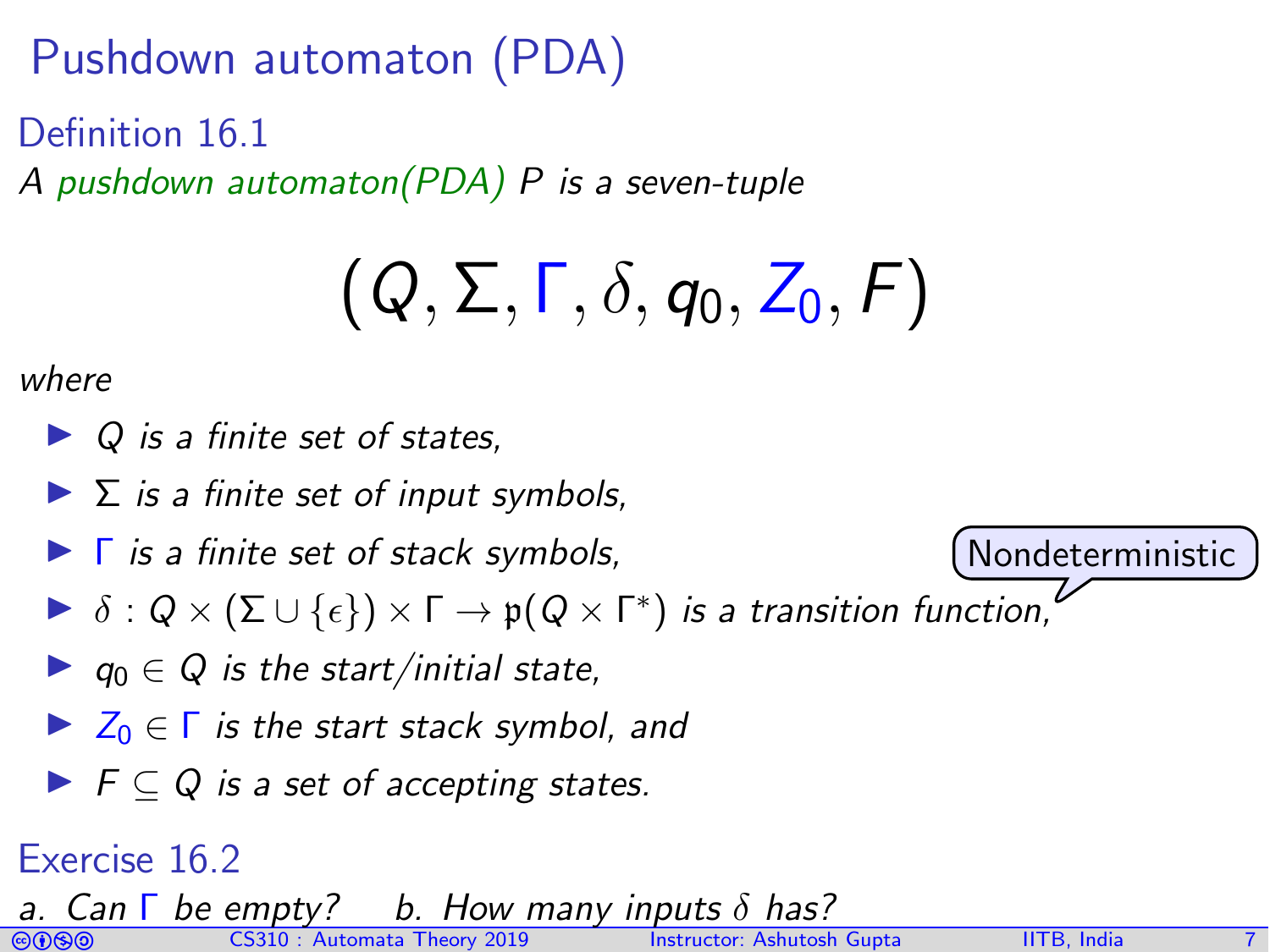Transitions of pushdown automaton

# $\delta: Q \times (\Sigma \cup \{\epsilon\}) \times \Gamma \to p(Q \times \Gamma^*)$

Inputs:

- 1. current state
- 2. input symbol or  $\epsilon$
- 3. top symbol on the stack
- Output: The set of possible
	- $\blacktriangleright$  next states and
	- stack symbols word that will replace the top symbol

Commentary: Only  $Z_0$  is present in the stack at the start. The symbol is used to mark the empty stack. We defined  $Z_0$  only because we can give a clean definition of  $\delta$ 

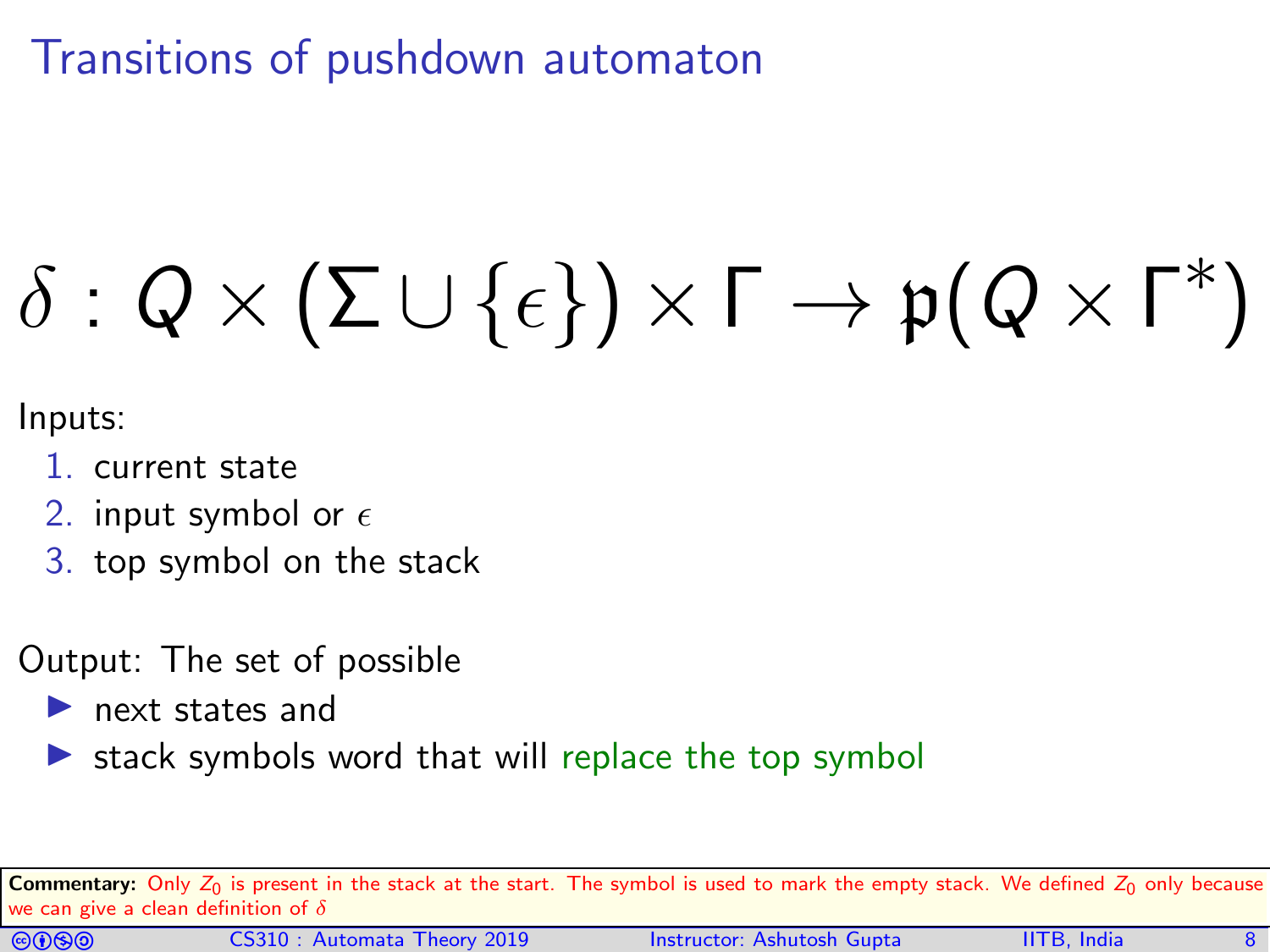## Transitions in pushdown automaton

Let  $\Sigma = \{0, 1\}$ ,  $\Gamma = \{Z_0, Z, Z_1, Z_2, ...\}$  and  $\delta(q_0, 0, Z) \ni (q_1, Z_1Z_2)$ 

We draw the PDA transitions as follows

$$
(q_0) \xrightarrow{0, Z/Z_1 Z_2} (q_1)
$$

 $\triangleright$  To execute the transition, top symbol of the stack must be Z

After transition Z will be popped and word  $Z_1Z_2$  will be pushed

$$
\begin{array}{|c|}\n\hline\nZ \\
\hline\nZ' \\
\hline\n\cdots\n\end{array}
$$

$$
\begin{array}{|c|}\n\hline\nZ_1 \\
\hline\nZ_2 \\
\hline\n\ldots\n\end{array}
$$

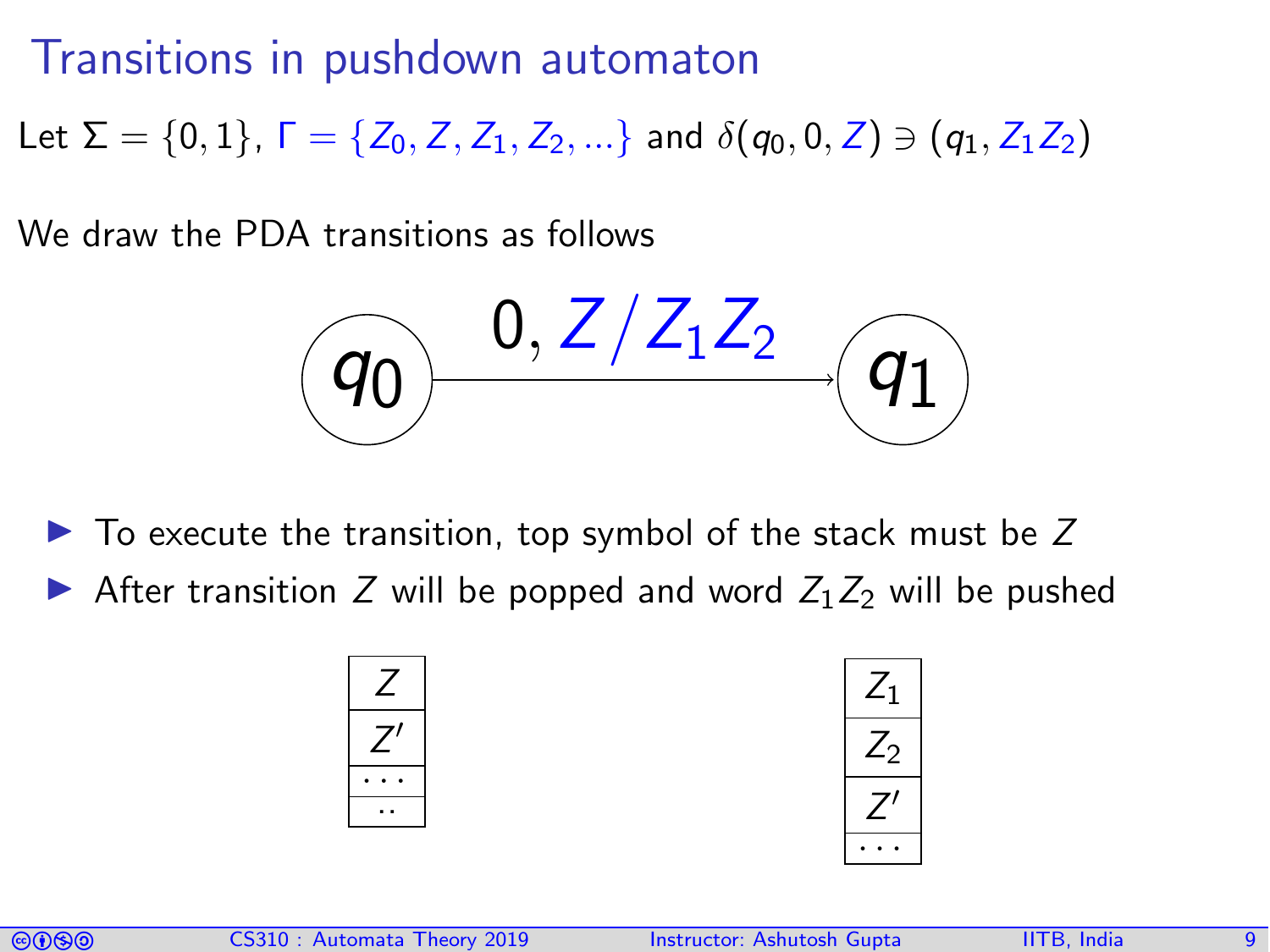Understanding stack interaction due to  $\delta$ 

 $\blacktriangleright$  Popping Z in stack :

$$
\delta(q_1,a,Z)\ni(q_2,\epsilon)
$$

Pushing  $X$  in stack :

$$
\delta(q_1,a,Z)\ni(q_2,XZ)
$$

Exercise 16.3 Give a PDA transition such that the stack content remains unchanged.

Exercise 16.4 Can PDA move with empty stack?

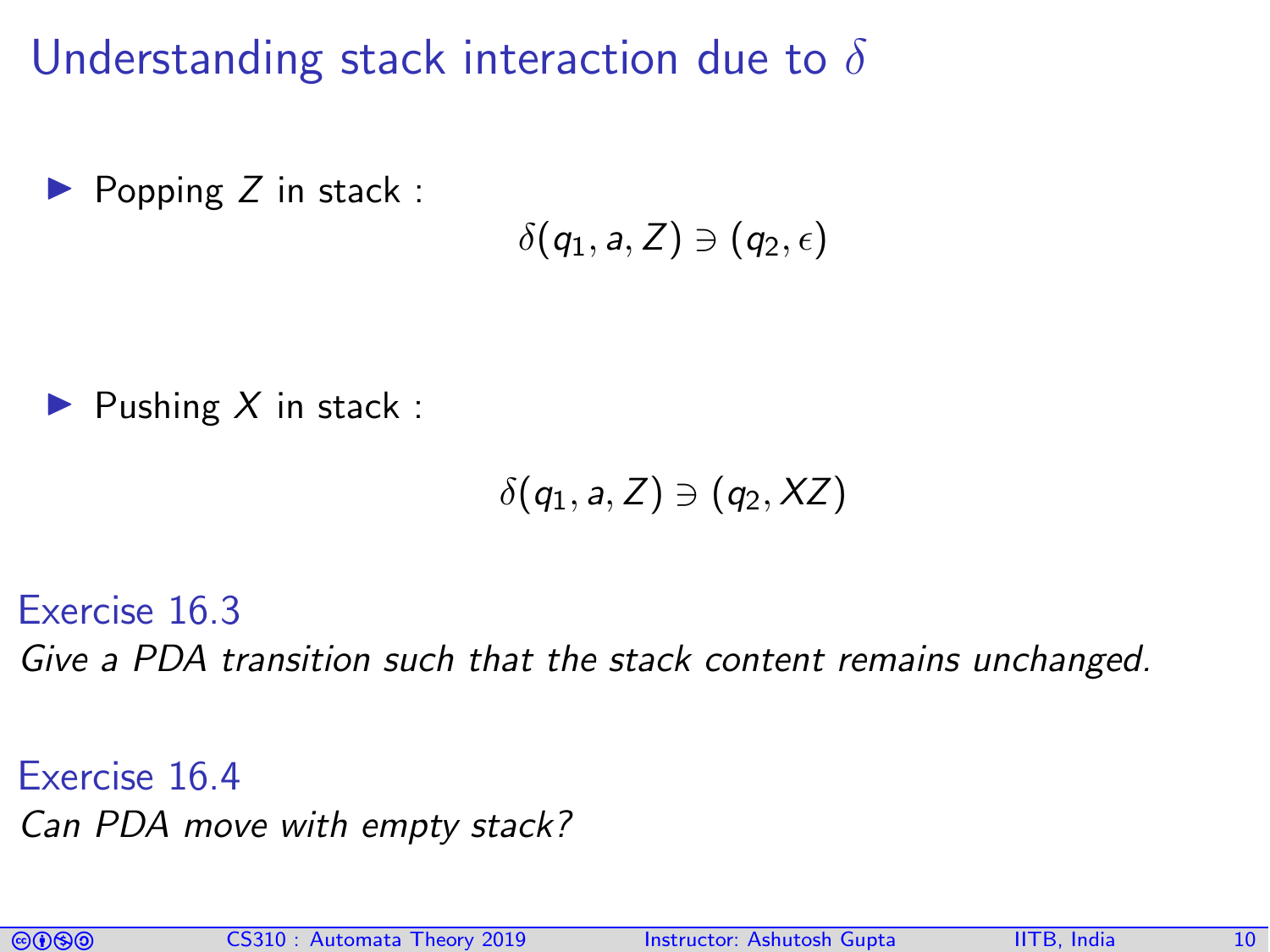## Example: PDA

## Example 16.2

The following is the formal definition of a PDA recognizing  $\{1^n0^n | n \ge 0\}$ .

 $A = (\{q_0, q_1, q_2\}, \{0, 1\}, \{Z_0, 1\}, \delta, q_0, Z_0, \{q_2\})$ , where  $\delta$  is illustrated as follows



#### Exercise 16.5

What is the value of the transition function?

 $\blacktriangleright$   $\delta(q_0, 0, 1) =$  $\blacktriangleright$   $\delta(q_1, \epsilon, Z_0) =$  $\blacktriangleright$   $\delta(q_0, 1, Z_0) =$  $\blacktriangleright$   $\delta(q_1, 0, 1) =$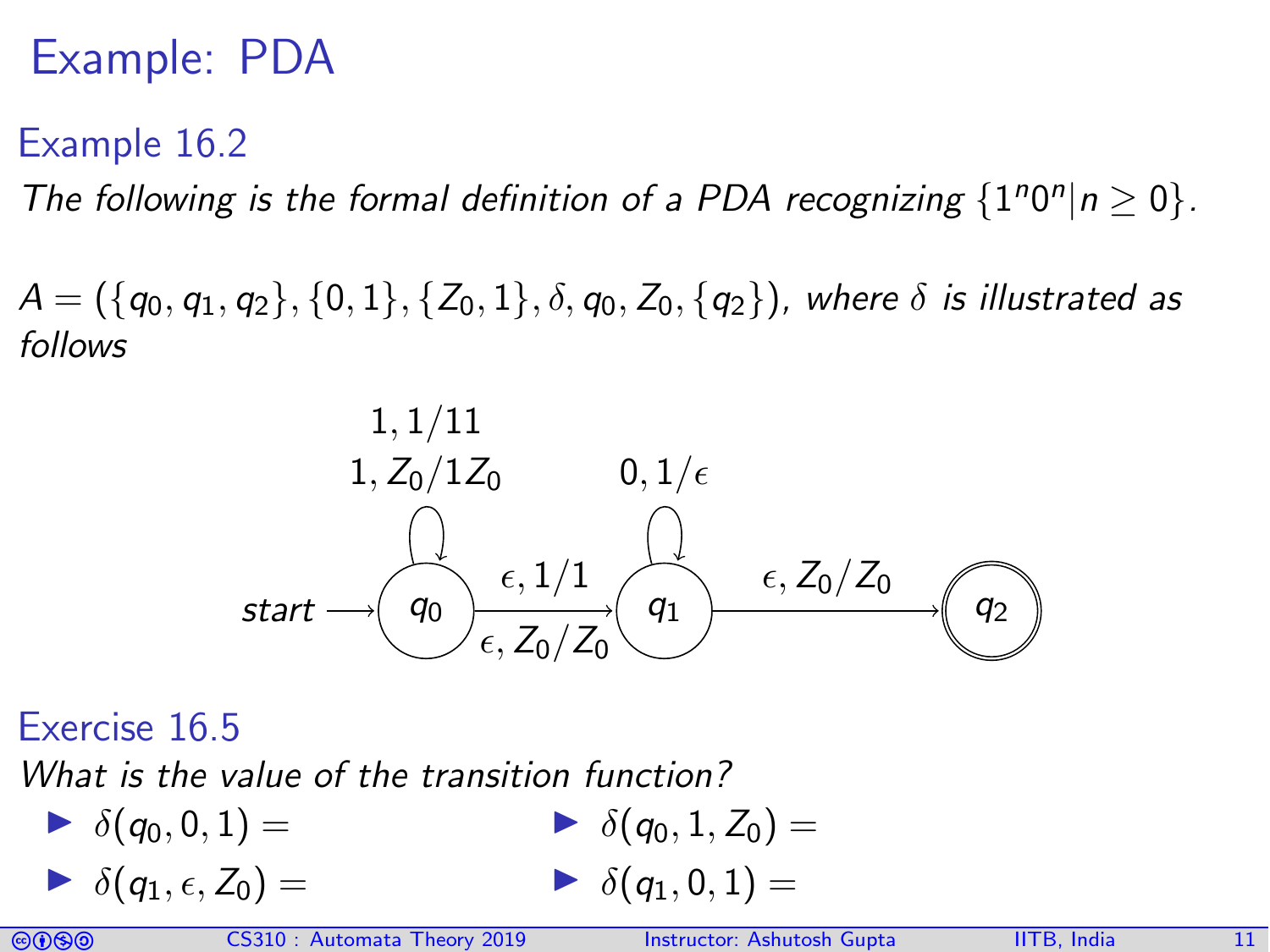## Running PDA

- Example 16.3
- Consider the PDA again



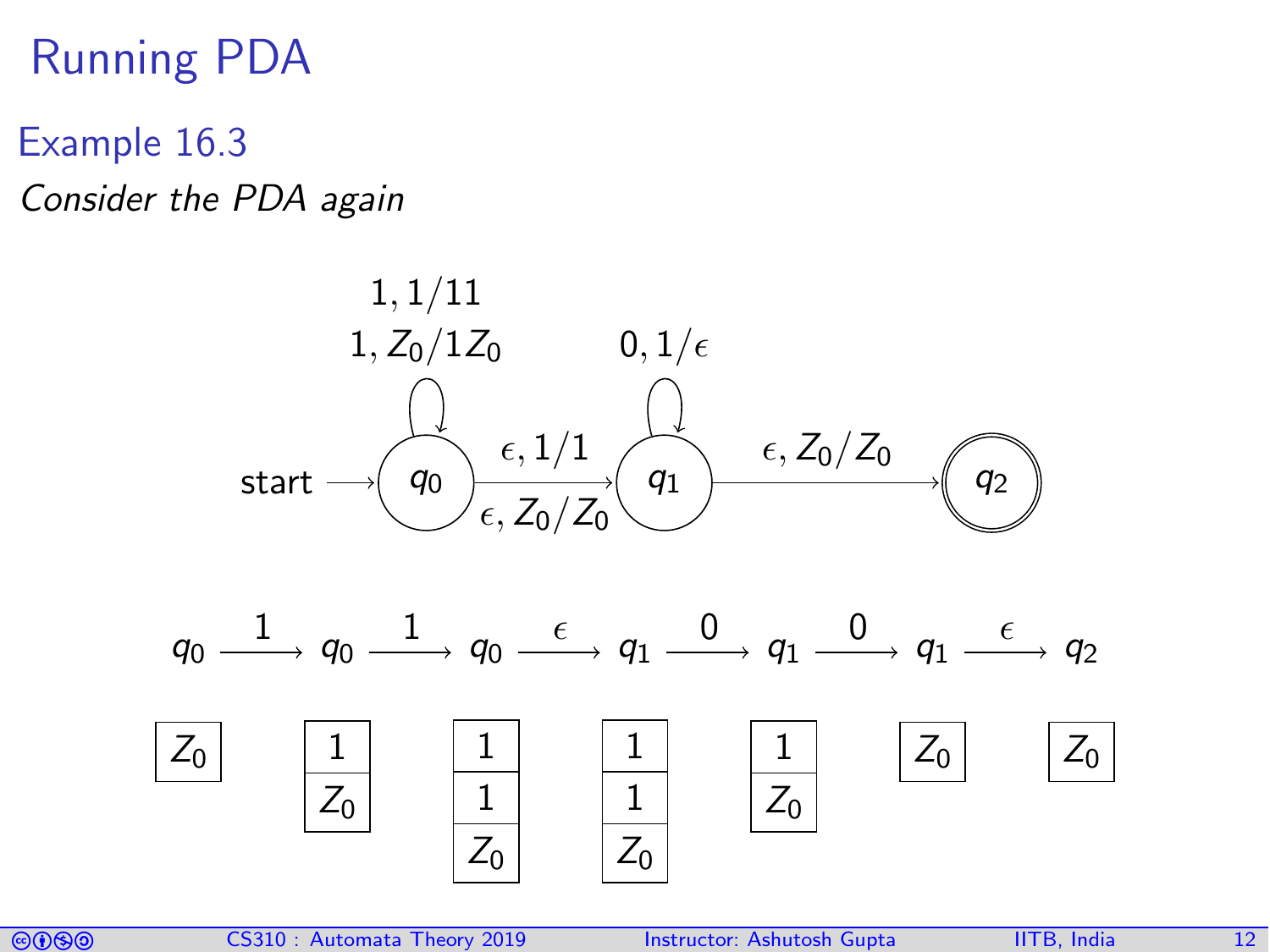## Instantaneous description

We define something like extended transitions, but more suited for PDA.

Definition 16.2

For a PDA, an instantaneous description(ID) is a triple

$$
\bigl(\textit{\textbf{q}},\textit{\textbf{w}},\gamma\bigr),
$$

where

- $\blacktriangleright$  q is a current state,
- $\triangleright$  w is the word remaining to be processed, and
- $\blacktriangleright$   $\gamma$  is the current stack.

 $\overline{\gamma}$ w q

Example 16.4

 $(q_0, 10, Z_0)$  is an ID in our running example.

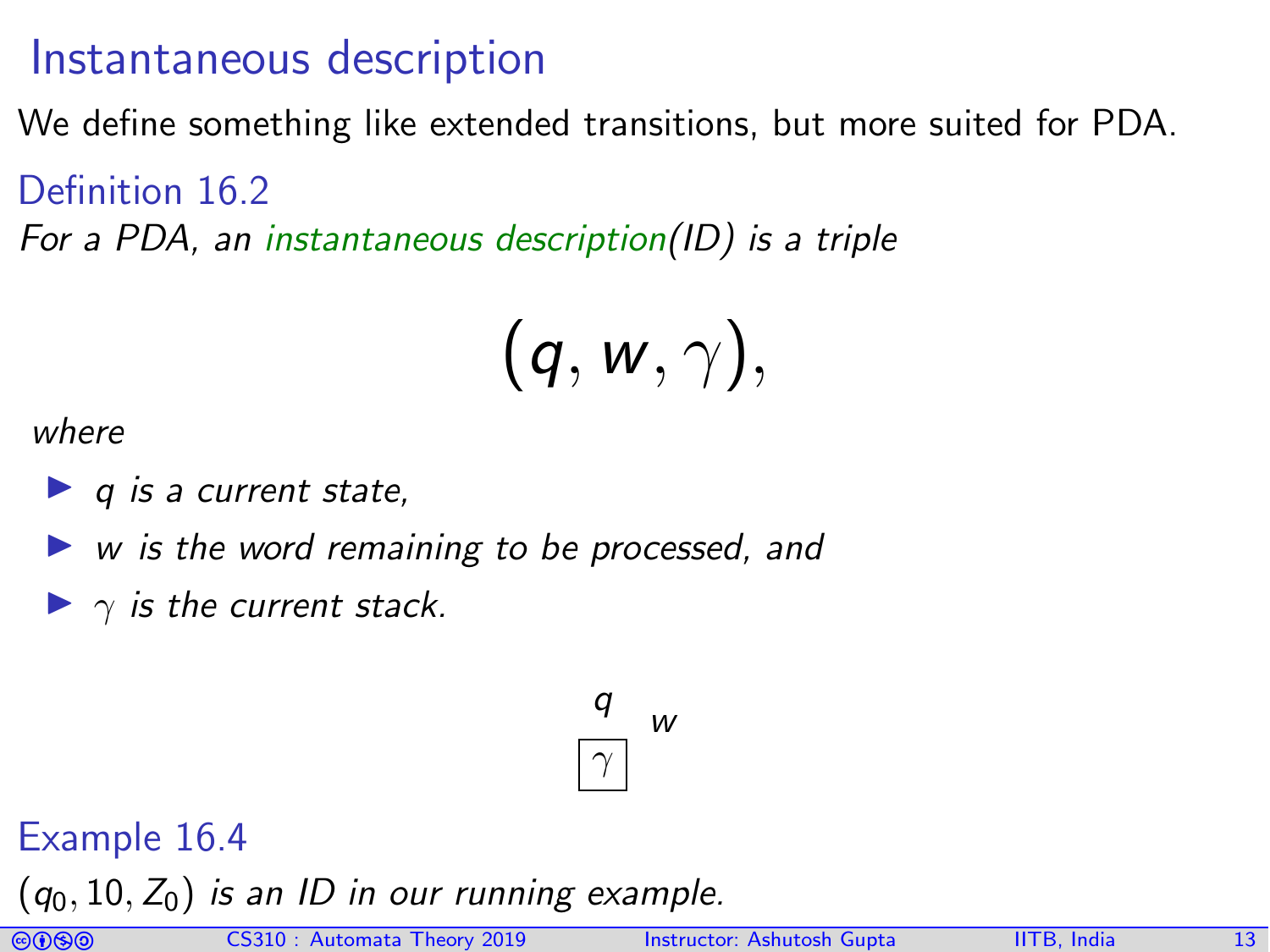## Instantaneous description II

Definition 16.3 For a PDA  $P = (Q, \Sigma, \Gamma, \delta, Z_0, z_0, F)$ , let us define  $\vdash_{P}$  move of PDA P over IDs as follows

$$
(q, aw, Z\gamma) \models_{P} (q', w, \alpha\gamma)
$$

if  $(q', \alpha) \in \delta(q, a, Z)$ .  $a \in \Sigma \cup \{\epsilon\}.$ 



We write  $\vdash_{P}$  as  $\vdash$  only if P is understood.

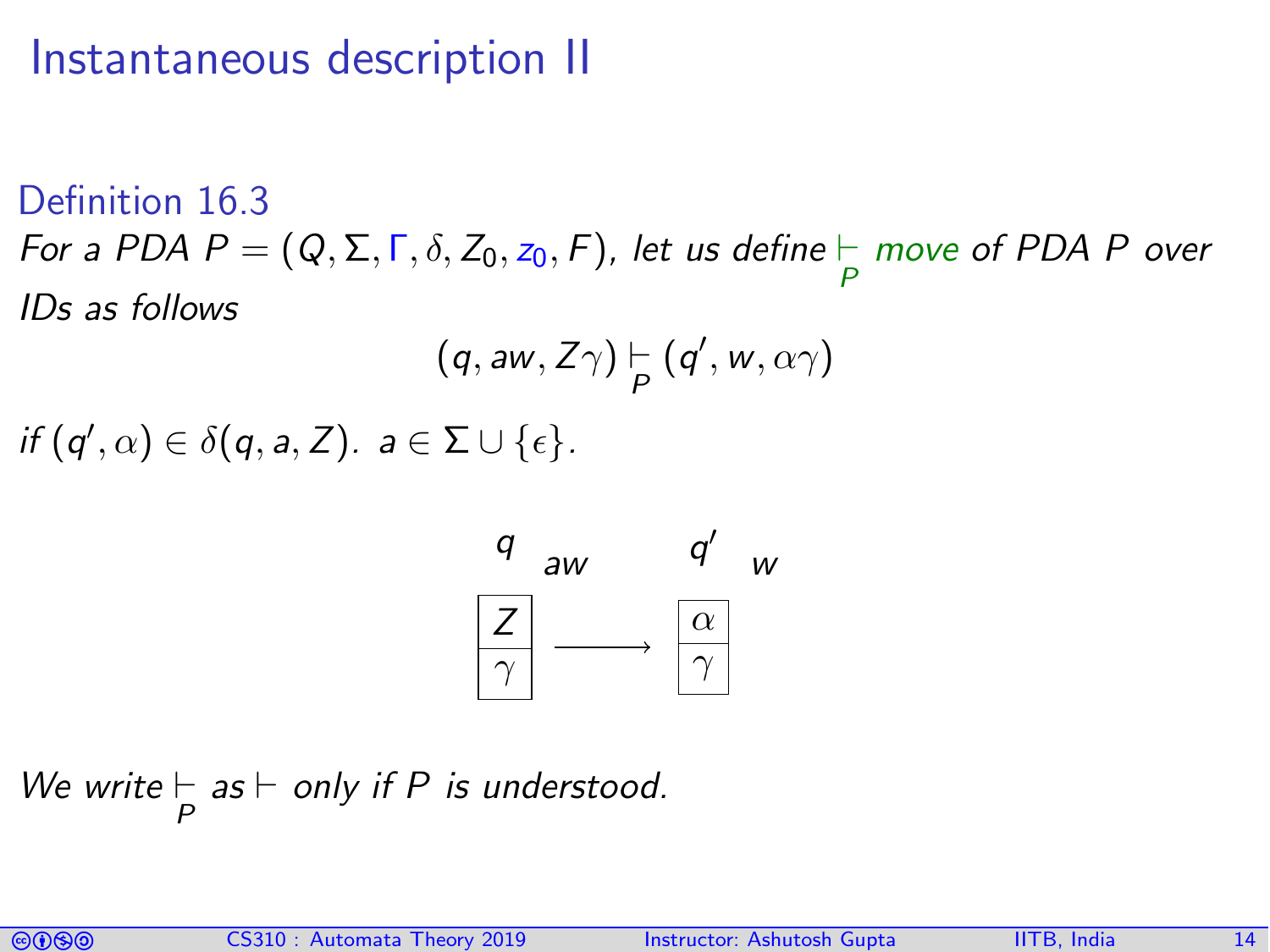## Instantaneous description III

Definition 16.4  $(q_0, w_0, \gamma_1) \vdash^* (q_n, w_n, \gamma_n)$  if there are IDs  $(q_0,w_0, \gamma_1), \dots, (q_n,w_n, \gamma_n)$  such that  $(q_{i-1}, w_i, \gamma_i) \vdash (q_i, w_{i+1}, \gamma_{i+1})$  for each  $i \in 1..n$ .



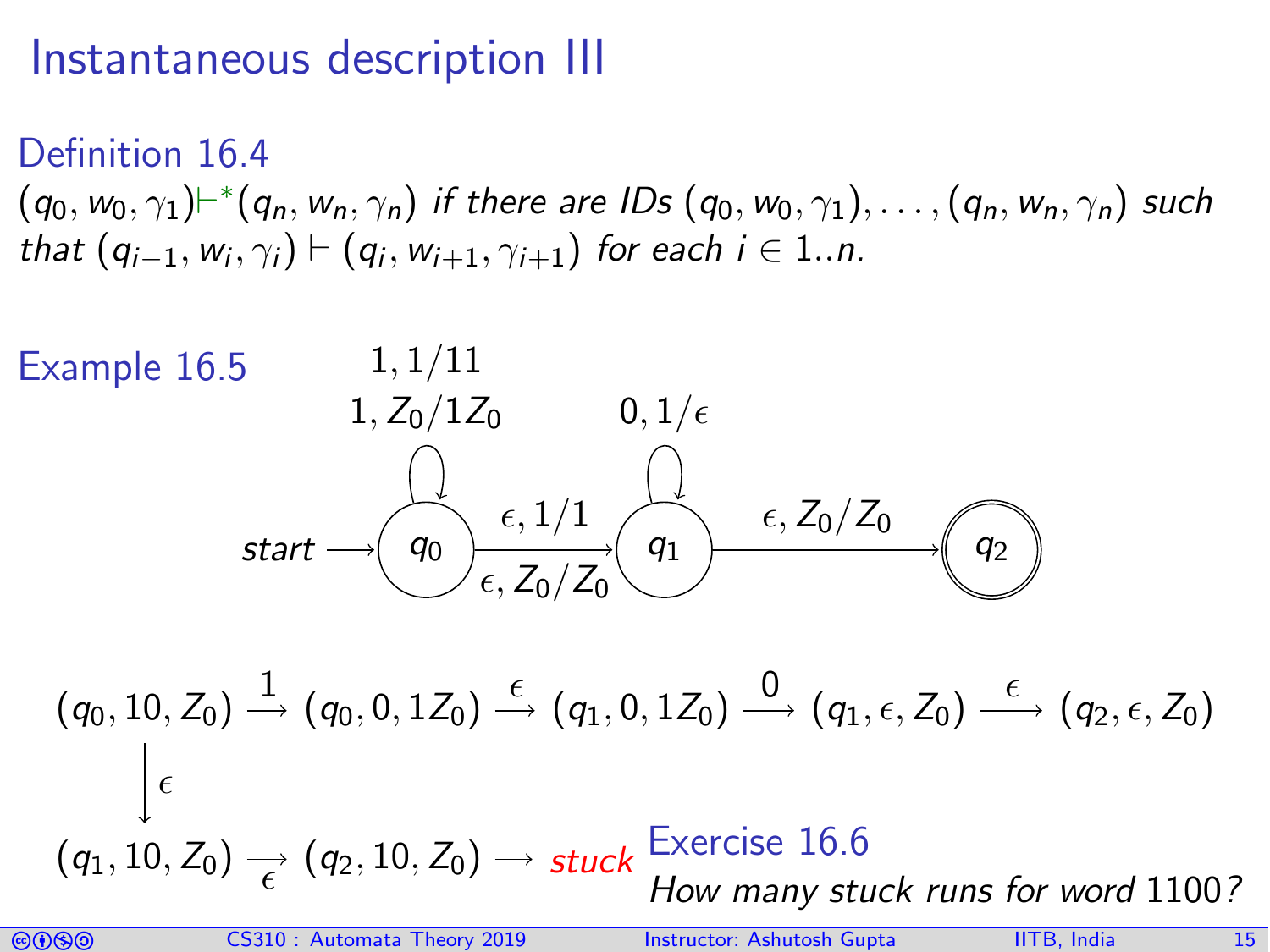## Properties of IDs

Theorem 16.1 If  $(q_0, w, \gamma)$  $\vdash^*$  $(q_n, w', \gamma')$ , then the following holds.

 $(q_0, w\text{x}, \gamma\alpha)\vdash^*(q_n, w'\text{x}, \gamma'\alpha)$ 



Theorem 16.2 If  $(q_0, ww'', \gamma)$  $\vdash^*$  $(q_n, w'w'', \gamma')$ , then the following holds.

$$
(q_0, w, \gamma) \vdash^* (q_n, w', \gamma')
$$



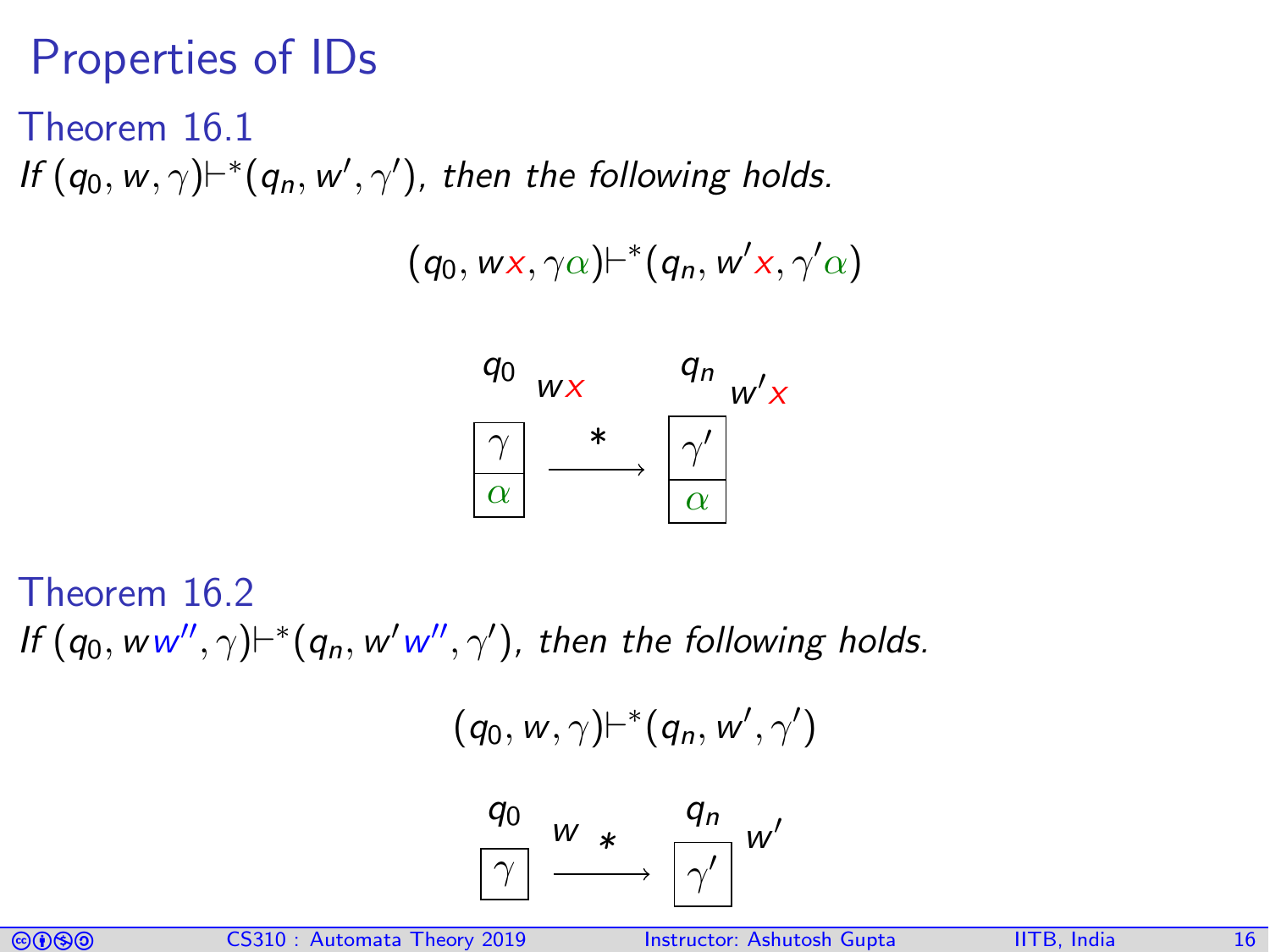## Language of PDA

We can define two ways of accepting words

- 1. by final state
- 2. by empty stack

#### Definition 16.5

Let  $P = (Q, \Sigma, \Gamma, \delta, q_0, Z_0, F)$  be a PDA. Then  $L(P)$ , the language recognized by P by final state, is

$$
\{w|(q_0,w,Z_0) \vdash^*(q,\epsilon,\gamma') \land q \in F\}.
$$

#### Definition 16.6

Let  $P = (Q, \Sigma, \Gamma, \delta, q_0, Z_0, F)$  be a PDA. Then  $L^{\epsilon}(P)$ , the language recognized by P by empty stack, is

$$
\{w | (q_0, w, Z_0) \vdash^* (q, \epsilon, \epsilon)\}.
$$
   
 
$$
\left\{\nF \text{ is useless in the} \atop \text{definition of } L^{\epsilon}(P)\right\}
$$

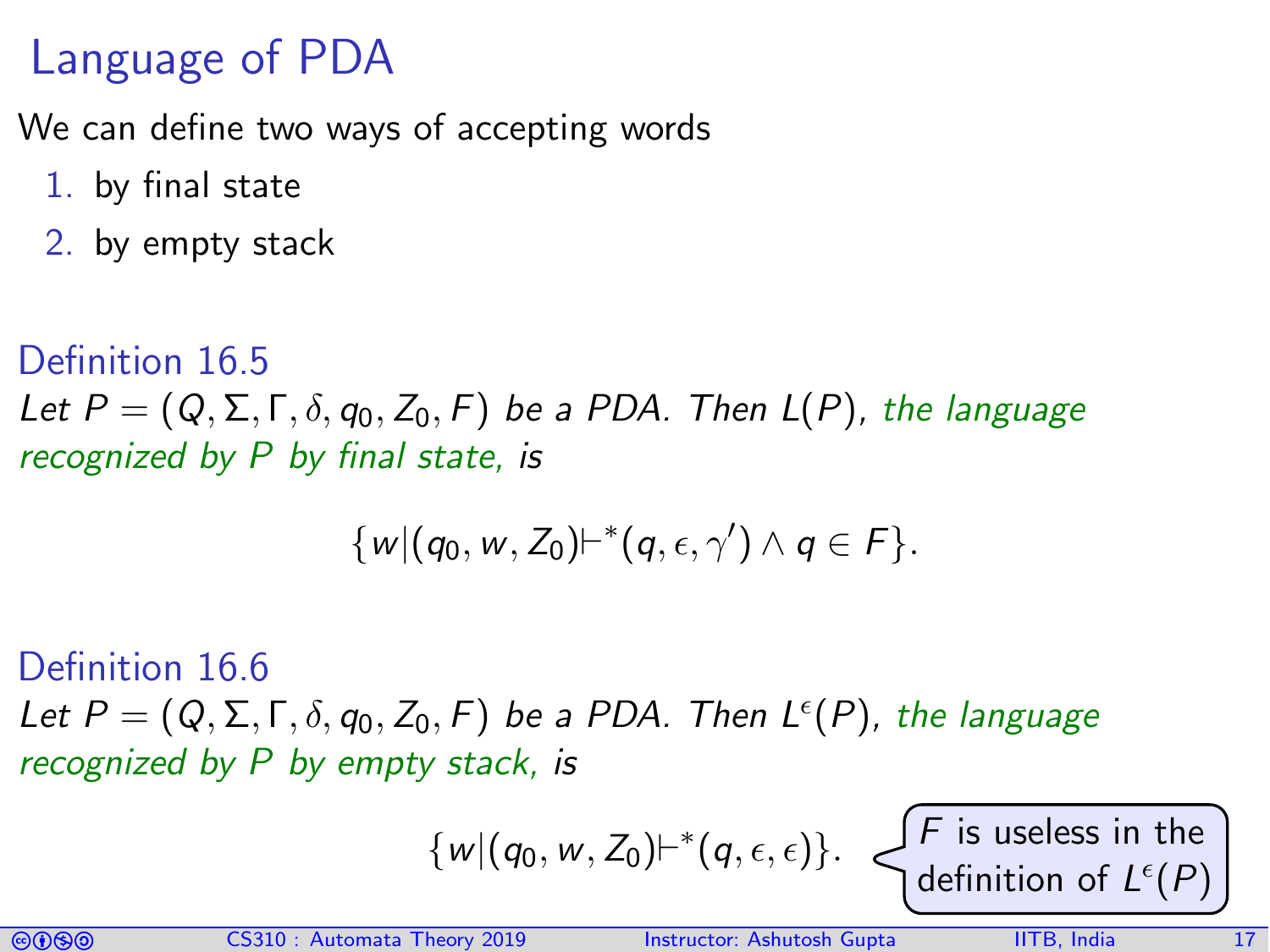Example: recognize by stack

Example 16.6

Consider the following PDA.



Exercise 16.7

What language is recognized by P by empty stack?